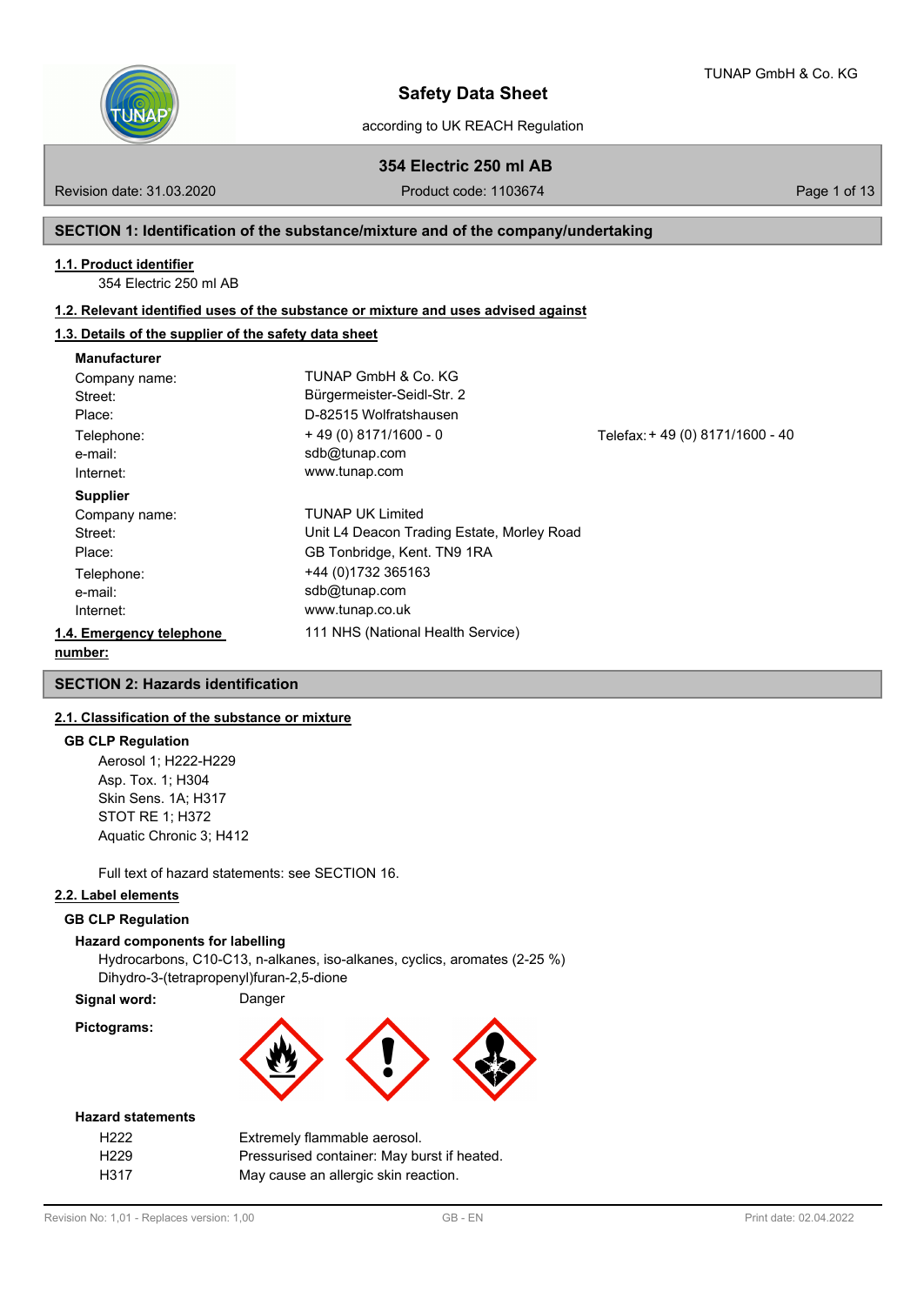

# **354 Electric 250 ml AB**

| Revision date: 31.03.2020             | Product code: 1103674                                                                             | Page 2 of 13 |
|---------------------------------------|---------------------------------------------------------------------------------------------------|--------------|
| H372                                  | Causes damage to organs through prolonged or repeated exposure.                                   |              |
| H412                                  | Harmful to aquatic life with long lasting effects.                                                |              |
| <b>Precautionary statements</b>       |                                                                                                   |              |
| P <sub>210</sub>                      | Keep away from heat, hot surfaces, sparks, open flames and other ignition sources. No<br>smoking. |              |
| P <sub>211</sub>                      | Do not spray on an open flame or other ignition source.                                           |              |
| P <sub>260</sub>                      | Do not breathe spray.                                                                             |              |
| P <sub>280</sub>                      | Wear protective gloves.                                                                           |              |
| P302+P352                             | IF ON SKIN: Wash with plenty of soap and water.                                                   |              |
| P <sub>251</sub>                      | Do not pierce or burn, even after use.                                                            |              |
| P410+P412                             | Protect from sunlight. Do not expose to temperatures exceeding 50 °C/122 °F.                      |              |
| Special labelling of certain mixtures |                                                                                                   |              |
| EUH066                                | Repeated exposure may cause skin dryness or cracking.                                             |              |

## **2.3. Other hazards**

In case of insufficient ventilation and/or through use, explosive/highly flammable mixtures may develop. The substances in the mixture do not meet the PBT/vPvB criteria according to REACH, annex XIII.

# **SECTION 3: Composition/information on ingredients**

## **3.2. Mixtures**

## **Hazardous components**

| <b>CAS No</b> | Chemical name                                                                 |              |                  |            |  |
|---------------|-------------------------------------------------------------------------------|--------------|------------------|------------|--|
|               | EC No                                                                         | Index No     | <b>REACH No</b>  |            |  |
|               | Classification (GB CLP Regulation)                                            |              |                  |            |  |
| 64742-82-1    | Hydrocarbons, C10-C13, n-alkanes, iso-alkanes, cyclics, aromates (2-25 %)     |              |                  | $25 - 50%$ |  |
|               | 919-164-8                                                                     |              | 01-2119473977-17 |            |  |
|               | STOT RE 1, Asp. Tox. 1, Aquatic Chronic 3; H372 H304 H412 EUH066              |              |                  |            |  |
| 64742-53-6    | Baseoil - unspecified, Distillates (petroleum), hydrotreated light naphthenic |              |                  | $25 - 50%$ |  |
|               | 265-156-6                                                                     |              | 01-2119480375-34 |            |  |
|               | Asp. Tox. 1; H304                                                             |              |                  |            |  |
| 75-28-5       | isobutane                                                                     |              |                  |            |  |
|               | 200-857-2                                                                     | 601-004-00-0 | 01-2119485395-27 |            |  |
|               | Flam. Gas 1, Liquefied gas; H220 H280                                         |              |                  |            |  |
| 74-98-6       | propane                                                                       |              |                  | $3 - 5\%$  |  |
|               | 200-827-9                                                                     | 601-003-00-5 | 01-2119486944-21 |            |  |
|               | Flam. Gas 1, Liquefied gas; H220 H280                                         |              |                  |            |  |
| 106-97-8      | butane                                                                        |              |                  | $1 - 3\%$  |  |
|               | 203-448-7                                                                     | 601-004-00-0 | 01-2119474691-32 |            |  |
|               | Flam. Gas 1, Liquefied gas; H220 H280                                         |              |                  |            |  |
| 26544-38-7    | Dihydro-3-(tetrapropenyl)furan-2,5-dione                                      |              |                  |            |  |
|               | 247-781-6                                                                     |              |                  |            |  |
|               | Eye Irrit. 2, Skin Sens. 1A, Aquatic Chronic 4; H319 H317 H413                |              |                  |            |  |

Full text of H and EUH statements: see section 16.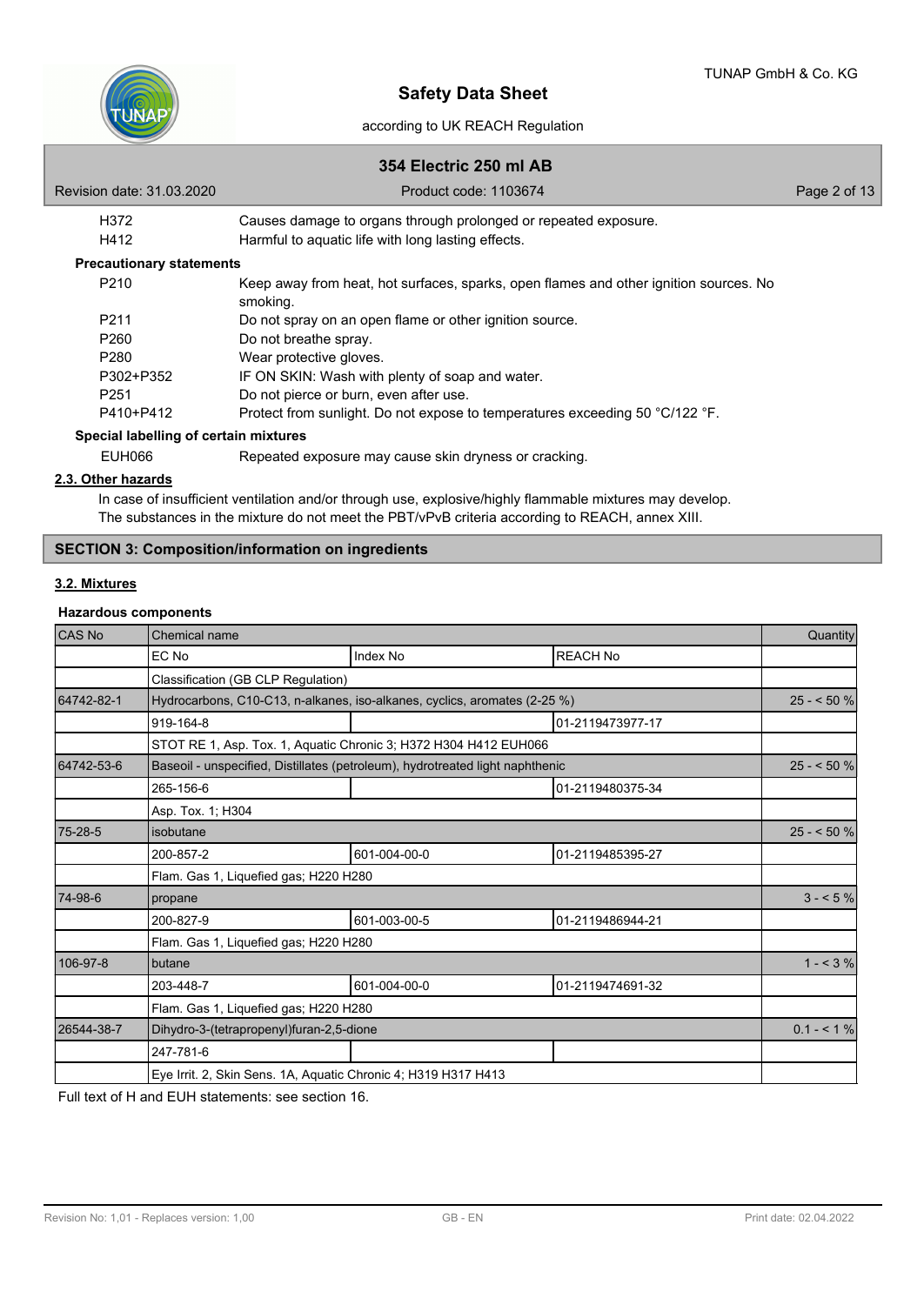

# **354 Electric 250 ml AB**

Revision date: 31.03.2020 **Product code: 1103674** Page 3 of 13

### **Specific Conc. Limits, M-factors and ATE**

| <b>CAS No</b> | IEC No                                                                                                                                                 | Chemical name                                                                                                                                                | Quantity     |  |  |  |
|---------------|--------------------------------------------------------------------------------------------------------------------------------------------------------|--------------------------------------------------------------------------------------------------------------------------------------------------------------|--------------|--|--|--|
|               | Specific Conc. Limits, M-factors and ATE                                                                                                               |                                                                                                                                                              |              |  |  |  |
| 64742-82-1    | 919-164-8<br>Hydrocarbons, C10-C13, n-alkanes, iso-alkanes, cyclics, aromates (2-25 %)                                                                 |                                                                                                                                                              |              |  |  |  |
|               |                                                                                                                                                        | $\lambda$ inhalation: LC50 = > 13,1 mg/l (vapours); inhalation: LC50 = 13,1 mg/l (dusts or mists); dermal:<br>LD50 = >3400 mg/kg; oral: LD50 = > 15000 mg/kg |              |  |  |  |
| 64742-53-6    | 265-156-6                                                                                                                                              | Baseoil - unspecified, Distillates (petroleum), hydrotreated light naphthenic                                                                                | $25 - 50$ %  |  |  |  |
|               |                                                                                                                                                        | dermal: LD50 = >3000 mg/kg; oral: LD50 = >5000 mg/kg                                                                                                         |              |  |  |  |
| 106-97-8      | 203-448-7<br><b>I</b> butane                                                                                                                           |                                                                                                                                                              |              |  |  |  |
|               | inhalation: LC50 = 658 ppm (gases)                                                                                                                     |                                                                                                                                                              |              |  |  |  |
| 26544-38-7    | 247-781-6                                                                                                                                              | Dihydro-3-(tetrapropenyl)furan-2,5-dione                                                                                                                     | $0.1 - 5.1%$ |  |  |  |
|               | inhalation: LC50 = 1220 mg/l (vapours); inhalation: LC50 = 5,3 mg/l (dusts or mists); dermal:<br>$LD50 = 6250 - 7500$ mg/kg; oral: $LD50 = 2900$ mg/kg |                                                                                                                                                              |              |  |  |  |

### **SECTION 4: First aid measures**

## **4.1. Description of first aid measures**

### **General information**

First aider: Pay attention to self-protection! Remove persons to safety. Never give anything by mouth to an unconscious person or a person with cramps.

#### **After inhalation**

Remove person to fresh air and keep comfortable for breathing. In all cases of doubt, or when symptoms persist, seek medical advice.

#### **After contact with skin**

Wash with plenty of water and soap. Take off immediately all contaminated clothing and wash it before reuse. In all cases of doubt, or when symptoms persist, seek medical advice.

### **After contact with eyes**

Rinse cautiously with water for several minutes. Remove contact lenses, if present and easy to do. Continue rinsing. In case of troubles or persistent symptoms, consult an ophthalmologist.

### **After ingestion**

Do NOT induce vomiting. Observe risk of aspiration if vomiting occurs. Call a physician in any case!

### **4.2. Most important symptoms and effects, both acute and delayed**

Headache, nausea, dizziness, fatigue, skin irritation

### **4.3. Indication of any immediate medical attention and special treatment needed**

Treat symptomatically. Call a POISON CENTER. Symptoms can occur only after several hours.

## **SECTION 5: Firefighting measures**

## **5.1. Extinguishing media**

### **Suitable extinguishing media**

Water fog. Foam. Carbon dioxide (CO2). Extinguishing powder.

**Unsuitable extinguishing media**

Full water jet

## **5.2. Special hazards arising from the substance or mixture**

Incomplete combustion and thermolysis gases of different toxicity can occur. In the case of hydrocarbonaceous products such as CO, CO2, aldehydes and soot. These can be very dangerous if they are inhaled in high concentrations or in enclosed spaces.

## **5.3. Advice for firefighters**

In case of fire and/or explosion do not breathe fumes. Move undamaged containers from immediate hazard area if it can be done safely. In case of fire: Wear self-contained breathing apparatus.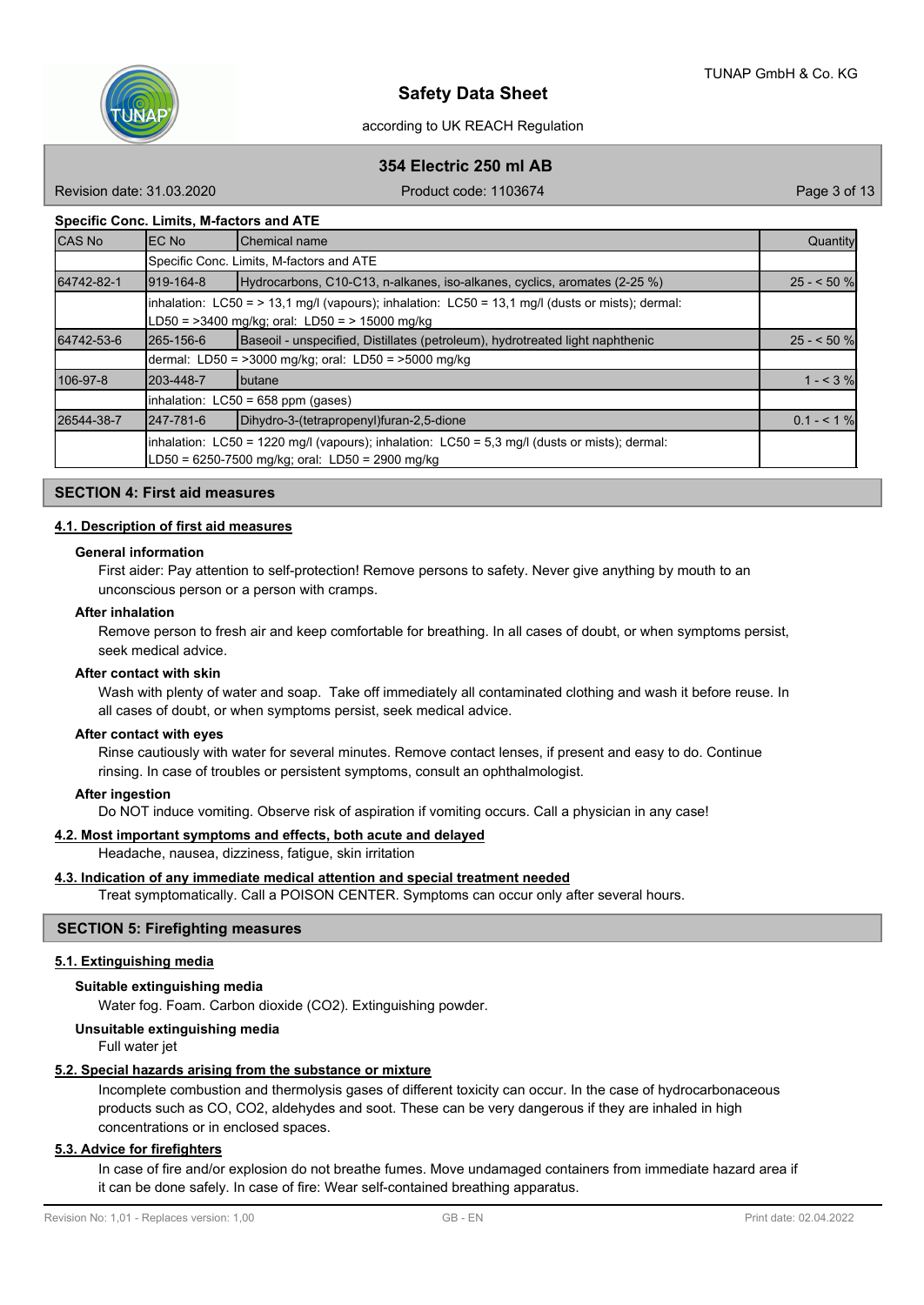

# **354 Electric 250 ml AB**

Revision date: 31.03.2020 **Product code: 1103674** Page 4 of 13

## **Additional information**

Danger of bursting container.

## **SECTION 6: Accidental release measures**

## **6.1. Personal precautions, protective equipment and emergency procedures**

### **General advice**

Wear breathing apparatus if exposed to vapours/dusts/aerosols. Remove all sources of ignition. Keep away from heat, hot surfaces, sparks, open flames and other ignition sources. No smoking. Wear personal protection equipment.

### **6.2. Environmental precautions**

Do not allow to enter into surface water or drains. Prevent spread over a wide area (e.g. by containment or oil barriers). Ensure all waste water is collected and treated via a waste water treatment plant.

## **6.3. Methods and material for containment and cleaning up**

## **Other information**

Absorb with liquid-binding material (sand, diatomaceous earth, acid- or universal binding agents). Clean contaminated articles and floor according to the environmental legislation.

### **6.4. Reference to other sections**

Safe handling: see section 7 Personal protection equipment: see section 8 Disposal: see section 13

## **SECTION 7: Handling and storage**

### **7.1. Precautions for safe handling**

### **Advice on safe handling**

Observe instructions for use.

Dust must be exhausted directly at the point of origin. Vapours/aerosols must be exhausted directly at the point of origin. If local exhaust ventilation is not possible or not sufficient, the entire working area should be ventilated by technical means.

When using do not eat, drink, smoke, sniff.

Wear personal protection equipment (refer to section 8).

In case of insufficient ventilation and/or through use, explosive/highly flammable mixtures may develop.

### **Advice on protection against fire and explosion**

Keep away from sources of ignition - No smoking. Heating causes rise in pressure with risk of bursting.

### **Advice on general occupational hygiene**

Avoid exposure. Wear suitable protective clothing. Draw up and observe skin protection programme.

### **Further information on handling**

Avoid contact with skin and eyes.

## **7.2. Conditions for safe storage, including any incompatibilities**

### **Requirements for storage rooms and vessels**

Keep container tightly closed. Observe legal regulations and provisions.

## **Hints on joint storage**

Do not store together with: Oxidizing agents. Pyrophoric or self-heating substances. Food and feedingstuffs.

### **Further information on storage conditions**

Protect from frost. Protect from direct sunlight. Store in a cool dry place. Observe legal regulations and provisions.

## **7.3. Specific end use(s)**

### No information available.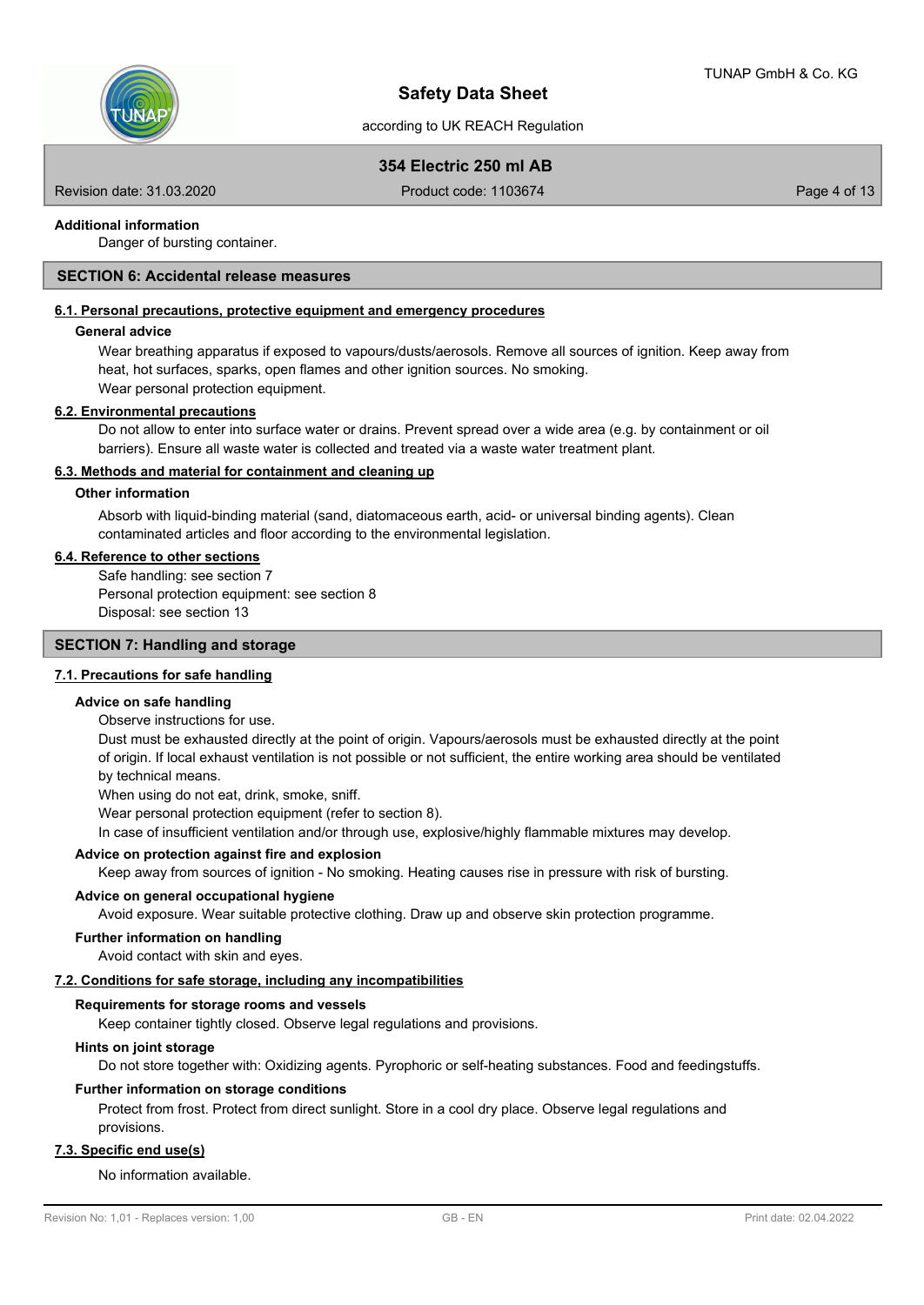

# **354 Electric 250 ml AB**

Revision date: 31.03.2020 **Product code: 1103674** Page 5 of 13

## **SECTION 8: Exposure controls/personal protection**

## **8.1. Control parameters**

### **Exposure limits (EH40)**

| l CAS No | <b>Substance</b> | ppm  | mg/m <sup>3</sup> | fibres/ml | Category      | Origin     |
|----------|------------------|------|-------------------|-----------|---------------|------------|
| 106-97-8 | <b>I</b> Butane  | 600l | 1450              |           | TWA (8 h)     | WEL        |
|          |                  | 750l | <b>1810</b>       |           | STEL (15 min) | <b>WEL</b> |

### **Additional advice on limit values**

a no restriction

b End of exposure or end of shift

c at long-term exposure:

d before next shift

 blood (B) Urine (U)

### **8.2. Exposure controls**

### **Appropriate engineering controls**

If handled uncovered, arrangements with local exhaust ventilation have to be used.

## **Individual protection measures, such as personal protective equipment**

### **Eye/face protection**

Suitable eye protection: Tightly sealed safety glasses. EN 166

## **Hand protection**

Protect skin by using skin protective cream. When handling with chemical substances, protective gloves must be worn with the CE-label including the four control digits. The quality of the protective gloves resistant to chemicals must be chosen as a function of the specific working place concentration and quantity of hazardous substances. Suitable material: NBR (Nitrile rubber) Breakthrough time: 480min

Thickness of the glove material 0,45 mm

EN ISO 374

## **Skin protection**

Wear suitable protective clothing. Take off immediately all contaminated clothing and wash it before reuse.

## **Respiratory protection**

Wear breathing apparatus if exposed to vapours/dusts/aerosols. When exceeding the relevant workplace exposure limits, note the following: Suitable respiratory protective equipment: Combination filter device (DIN EN 141).. Filtering device with filter or ventilator filtering device of type: AX Observe the wear time limits as specified by the manufacturer. Observe legal regulations and provisions.

## **Environmental exposure controls**

Observe legal regulations and provisions.

### **SECTION 9: Physical and chemical properties**

### **9.1. Information on basic physical and chemical properties**

| Physical state: | Aerosol      |
|-----------------|--------------|
| Colour:         | light yellow |

**Test method**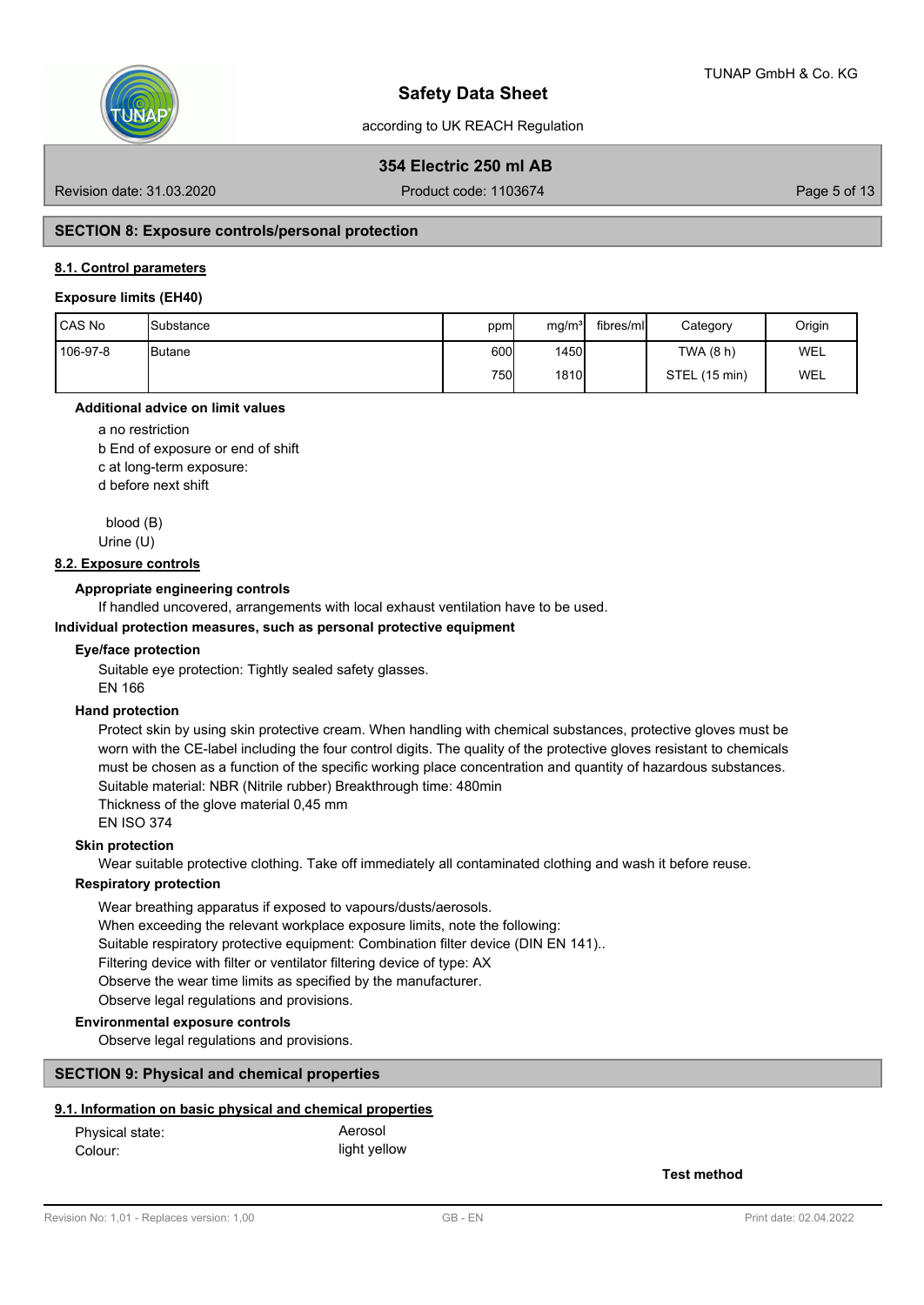

# according to UK REACH Regulation

# **354 Electric 250 ml AB**

|                                                                                    | <b>304 EIGCING ZOU IIII AD</b>          |              |
|------------------------------------------------------------------------------------|-----------------------------------------|--------------|
| Revision date: 31.03.2020                                                          | Product code: 1103674                   | Page 6 of 13 |
| Changes in the physical state                                                      |                                         |              |
| Melting point/freezing point:                                                      | not determined                          |              |
| Boiling point or initial boiling point and                                         | -40 $^{\circ}$ C                        |              |
| boiling range:                                                                     |                                         |              |
| Sublimation point:                                                                 | not applicable                          |              |
| Softening point:                                                                   | not applicable                          |              |
| Pour point:                                                                        | not applicable                          |              |
| Flash point:                                                                       | -80 °C                                  |              |
| <b>Flammability</b>                                                                |                                         |              |
| Solid/liquid:                                                                      | not applicable                          |              |
| Gas:                                                                               | not applicable                          |              |
| Lower explosion limits:                                                            | 0,6                                     |              |
| Upper explosion limits:                                                            | 15                                      |              |
| Auto-ignition temperature:                                                         | >200 °C                                 |              |
| <b>Self-ignition temperature</b>                                                   |                                         |              |
| Solid:                                                                             | not applicable                          |              |
| Gas:                                                                               | not applicable                          |              |
| Decomposition temperature:                                                         | not determined                          |              |
| pH-Value (at 20 °C):                                                               | not determined DIN 19268                |              |
| Water solubility:                                                                  | The study does not need to be conducted |              |
|                                                                                    | because the substance is known to be    |              |
|                                                                                    | insoluble in water.                     |              |
| Solubility in other solvents<br>not determined                                     |                                         |              |
| Partition coefficient n-octanol/water:                                             | not determined                          |              |
| Vapour pressure:                                                                   | not determined                          |              |
| Density (at 20 °C):                                                                | 0,855 g/cm <sup>3</sup> DIN 51757       |              |
| Relative vapour density:                                                           | not determined                          |              |
| 9.2. Other information                                                             |                                         |              |
| Information with regard to physical hazard classes                                 |                                         |              |
| Oxidizing properties<br>Not oxidising.                                             |                                         |              |
| Other safety characteristics                                                       |                                         |              |
| Solid content:                                                                     | not determined                          |              |
| Evaporation rate:                                                                  | not determined                          |              |
| <b>Further Information</b>                                                         |                                         |              |
| Data apply to technical substance: Relative density, Colour, Odour, Viscosity, pH. |                                         |              |
|                                                                                    |                                         |              |

# **SECTION 10: Stability and reactivity**

# **10.1. Reactivity**

Extremely flammable aerosol.

## **10.2. Chemical stability**

The product is stable under normal conditions.

## **10.3. Possibility of hazardous reactions**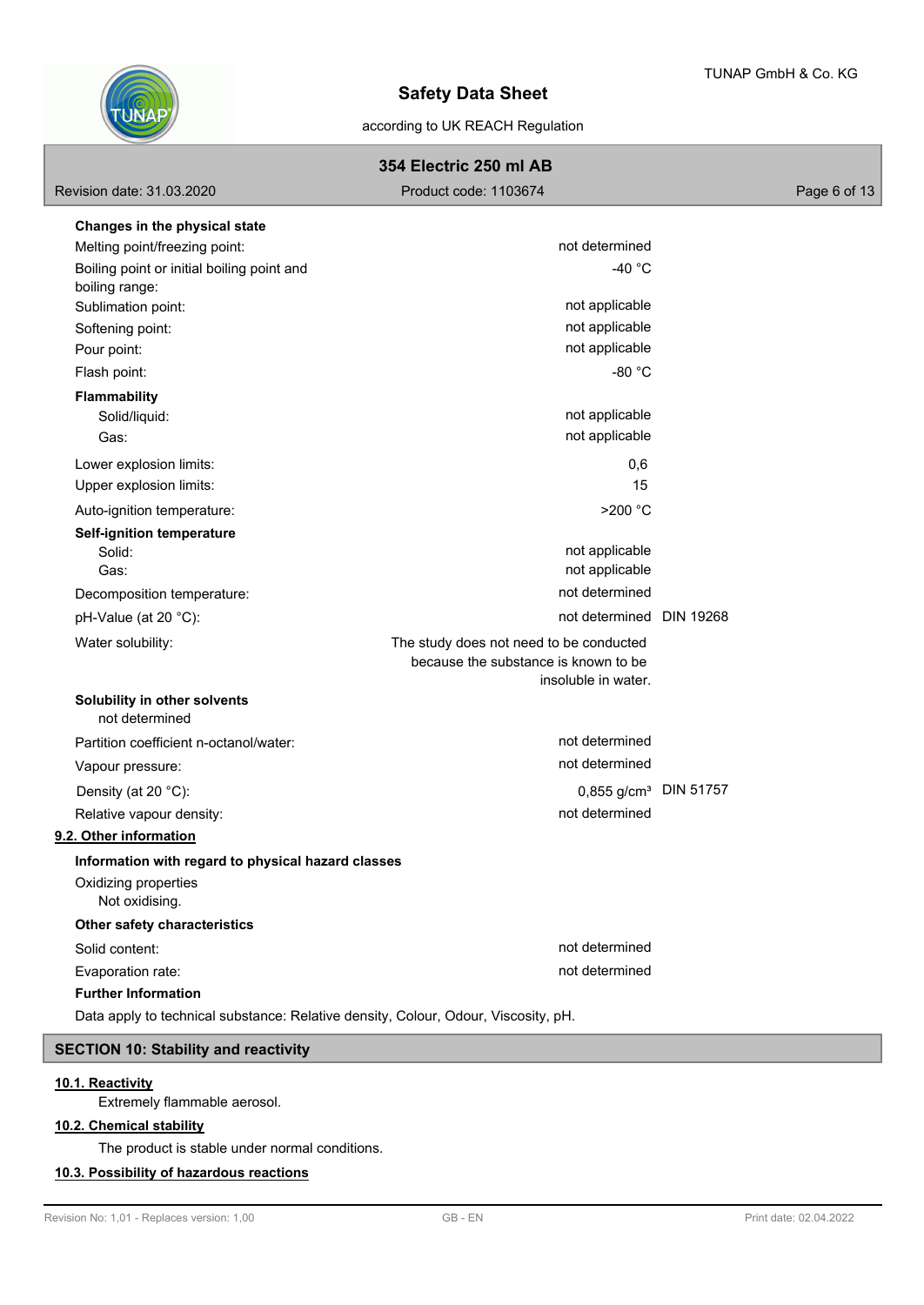

# **354 Electric 250 ml AB**

Revision date: 31.03.2020 **Product code: 1103674** Page 7 of 13

Do not expose to temperatures above 50 °C. Heating causes rise in pressure with risk of bursting.

## **10.4. Conditions to avoid**

Keep away from sources of heat (e.g. hot surfaces), sparks and open flames. Vapours can form explosive mixtures with air. Take precautionary measures against static discharges.

## **10.5. Incompatible materials**

Oxidizing agents. Pyrophoric or self-heating substances.

### **10.6. Hazardous decomposition products**

Incomplete combustion and thermolysis gases of different toxicity can occur. In the case of hydrocarbonaceous products such as CO, CO2, aldehydes and soot. These can be very dangerous if they are inhaled in high concentrations or in enclosed spaces.

### **Further information**

Do not mix with other chemicals.

## **SECTION 11: Toxicological information**

## **11.1. Information on hazard classes as defined in GB CLP Regulation**

**Toxicocinetics, metabolism and distribution**

There are no data available on the mixture itself.

## **Acute toxicity**

Based on available data, the classification criteria are not met.

| <b>CAS No</b> | Chemical name                                                                 |                           |             |         |                     |                            |  |
|---------------|-------------------------------------------------------------------------------|---------------------------|-------------|---------|---------------------|----------------------------|--|
|               | Exposure route                                                                | Dose                      |             | Species | Source              | Method                     |  |
| 64742-82-1    | Hydrocarbons, C10-C13, n-alkanes, iso-alkanes, cyclics, aromates (2-25 %)     |                           |             |         |                     |                            |  |
|               | oral                                                                          | LD50<br>mg/kg             | >15000      | Rat     | Study report (1977) | <b>IOECD Guideline 401</b> |  |
|               | dermal                                                                        | LD50<br>mg/kg             | >3400       | Rabbit  |                     |                            |  |
|               | inhalation (4 h) vapour                                                       | LC50<br>mg/l              | > 13,1      | Rat     | Study report (1977) | OECD Guideline 403         |  |
|               | inhalation (4 h)<br>dust/mist                                                 | <b>LC50</b>               | $13,1$ mg/l | Rat     |                     |                            |  |
| 64742-53-6    | Baseoil - unspecified, Distillates (petroleum), hydrotreated light naphthenic |                           |             |         |                     |                            |  |
|               | oral                                                                          | LD <sub>50</sub><br>mg/kg | >5000       | Rat     |                     |                            |  |
|               | dermal                                                                        | LD50<br>mg/kg             | >3000       | Rabbit  |                     |                            |  |
| 106-97-8      | butane                                                                        |                           |             |         |                     |                            |  |
|               | inhalation (4 h) gas                                                          | LC50                      | 658 ppm     | Rat     | <b>GESTIS</b>       |                            |  |
| 26544-38-7    | Dihydro-3-(tetrapropenyl)furan-2,5-dione                                      |                           |             |         |                     |                            |  |
|               | oral                                                                          | LD50<br>mg/kg             | 2900        | Rat     |                     |                            |  |
|               | dermal                                                                        | LD50<br>7500 mg/kg        | 6250-       | Rat     |                     |                            |  |
|               | inhalation (4 h) vapour                                                       | LC50<br>mg/l              | 1220        | Rat     |                     |                            |  |
|               | inhalation (4 h)<br>dust/mist                                                 | <b>LC50</b>               | $5,3$ mg/l  | Rat     |                     |                            |  |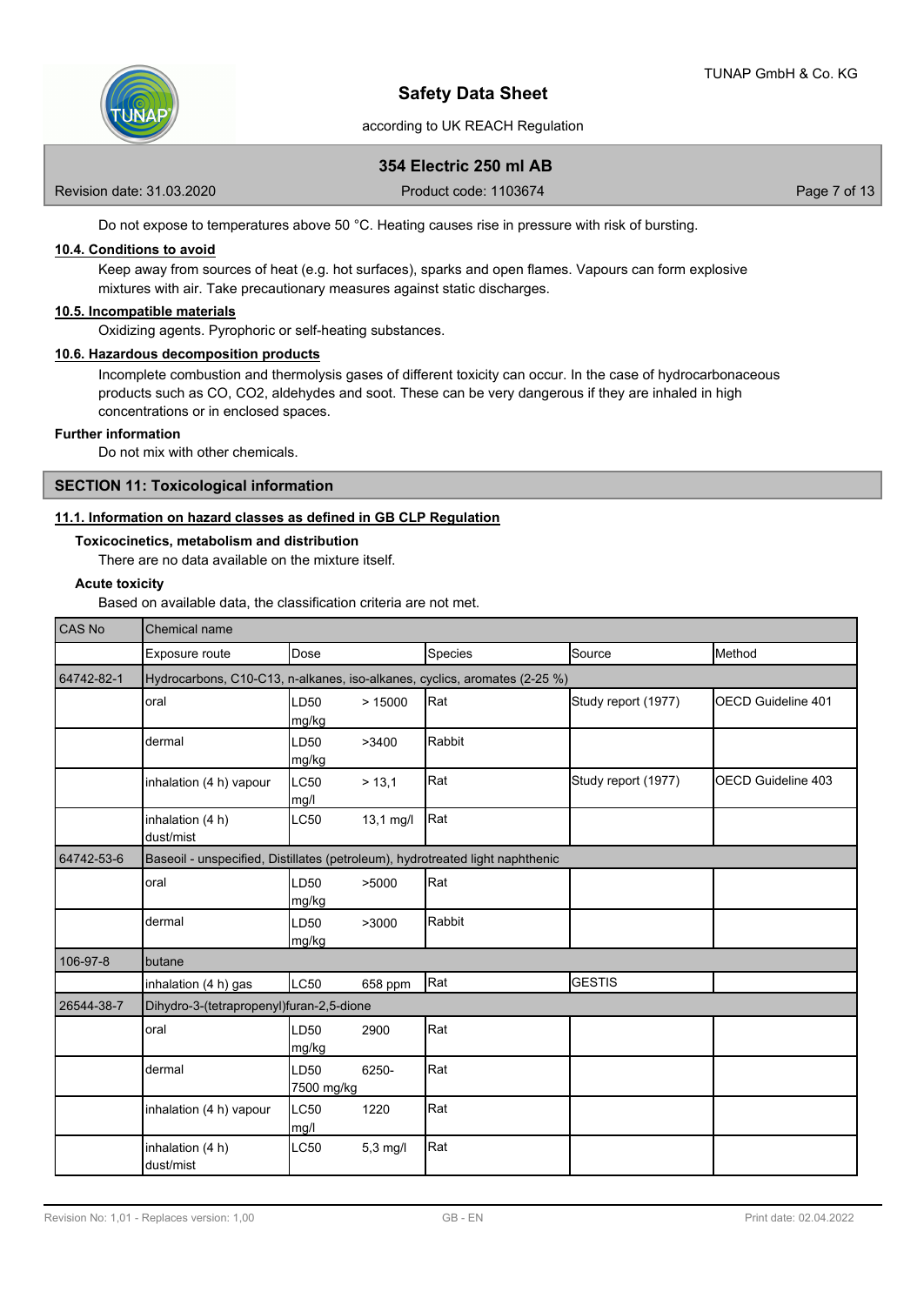

## according to UK REACH Regulation

## **354 Electric 250 ml AB**

Revision date: 31.03.2020 **Product code: 1103674** Page 8 of 13

**Irritation and corrosivity**

Based on available data, the classification criteria are not met.

## **Sensitising effects**

May cause an allergic skin reaction. (Dihydro-3-(tetrapropenyl)furan-2,5-dione)

## **Carcinogenic/mutagenic/toxic effects for reproduction**

Based on available data, the classification criteria are not met.

No indication of human carcinogenicity.

No indications of human germ cell mutagenicity exist.

No indications of human reproductive toxicity exist.

### **STOT-single exposure**

Based on available data, the classification criteria are not met.

## **STOT-repeated exposure**

Repeated exposure may cause skin dryness or cracking.Causes damage to organs through prolonged or repeated exposure. (Hydrocarbons, C10-C13, n-alkanes, iso-alkanes, cyclics, aromates (2-25 %))

## **Aspiration hazard**

May be fatal if swallowed and enters airways.

## **Specific effects in experiment on an animal**

No information available.

## **Additional information on tests**

The mixture is classified as hazardous according to regulation (EC) No 1272/2008 [CLP].

## **SECTION 12: Ecological information**

### **12.1. Toxicity**

Harmful to aquatic life with long lasting effects.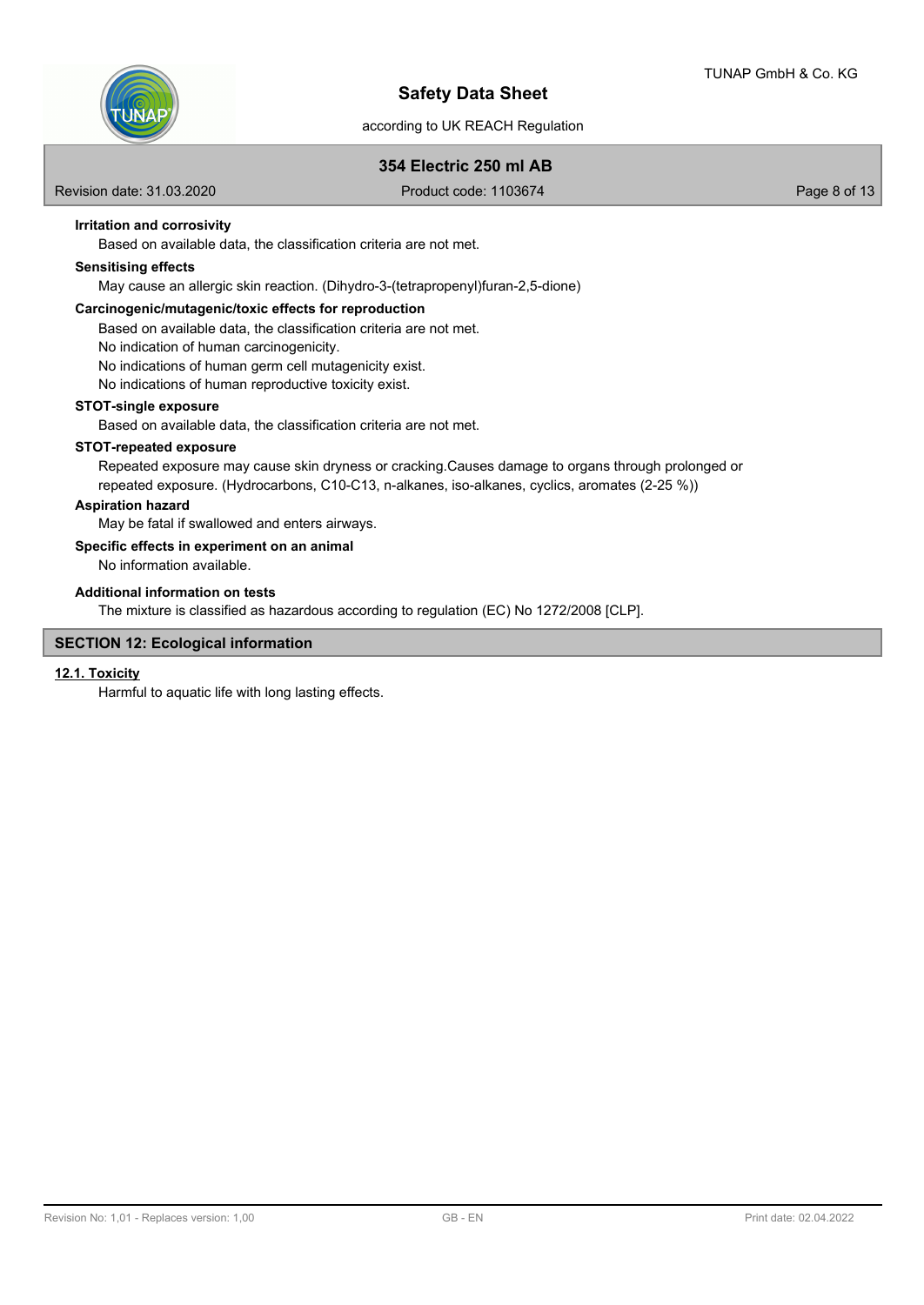

# according to UK REACH Regulation

## **354 Electric 250 ml AB**

Revision date: 31.03.2020 **Product code: 1103674** Product code: 1103674

| <b>CAS No</b> | Chemical name                                                             |                     |            |  |                                            |                                                       |                                                      |
|---------------|---------------------------------------------------------------------------|---------------------|------------|--|--------------------------------------------|-------------------------------------------------------|------------------------------------------------------|
|               | Aquatic toxicity                                                          | Dose                |            |  | [h]   [d] Species                          | Source                                                | Method                                               |
| 64742-82-1    | Hydrocarbons, C10-C13, n-alkanes, iso-alkanes, cyclics, aromates (2-25 %) |                     |            |  |                                            |                                                       |                                                      |
|               | Acute algae toxicity                                                      | ErC50               | $4,1$ mg/l |  | 72 h Pseudokirchneriella<br>subcapitata    | <b>REACh</b><br>Registration<br>Dossier               | <b>OECD Guideline</b><br>201                         |
|               | Acute crustacea toxicity                                                  | <b>EC50</b><br>mg/l | $10 - 22$  |  | 48 h Daphnia magna                         | <b>REACh</b><br>Registration<br>Dossier               | <b>OECD Guideline</b><br>202                         |
|               | Fish toxicity                                                             | <b>NOEC</b><br>mg/l | 0,13       |  | 28 d Oncorhynchus mykiss                   | <b>REACh</b><br>Registration<br>Dossier               | Tha aquatic<br>toxicity was<br>estimated by a        |
|               | Crustacea toxicity                                                        | <b>NOEC</b><br>mg/l | 0,28       |  | 21 d Daphnia magna                         | <b>REACh</b><br>Registration<br>Dossier               | <b>OECD Guideline</b><br>211                         |
| 75-28-5       | isobutane                                                                 |                     |            |  |                                            |                                                       |                                                      |
|               | Acute fish toxicity                                                       | <b>LC50</b><br>mg/l | 91,42      |  | 96 hFish, no other<br>linformation         | <b>United States</b><br>Environmental<br>Protection A | The Ecosar class<br>program has<br>been develo       |
|               | Acute algae toxicity                                                      | ErC50<br>mg/l       | 19,37      |  | 96 h Algae                                 | USEPA OPPT<br><b>Risk Assessment</b><br>Division (200 | Calculation using<br><b>ECOSAR</b><br>Program v1.00. |
|               | Acute crustacea toxicity                                                  | <b>EC50</b><br>mg/l | 69,43      |  | 48 h Daphnia sp.                           | USEPA OPPT<br><b>Risk Assessment</b><br>Division (200 | Calculation using<br><b>ECOSAR</b><br>Program v1.00. |
| 74-98-6       | propane                                                                   |                     |            |  |                                            |                                                       |                                                      |
|               | Acute fish toxicity                                                       | <b>LC50</b><br>mg/l | 49,9       |  | 96 hFish, no other<br>linformation         | <b>United States</b><br>Environmental<br>Protection A | The Ecosar class<br>program has<br>been develo       |
|               | Acute algae toxicity                                                      | ErC50<br>mg/l       | 19,37      |  | 96 h Algae                                 | USEPA OPPT<br><b>Risk Assessment</b><br>Division (200 | Calculation using<br><b>ECOSAR</b><br>Program v1.00. |
|               | Acute crustacea toxicity                                                  | <b>EC50</b><br>mg/l | 69,43      |  | 48 h Daphnia sp.                           | USEPA OPPT<br><b>Risk Assessment</b><br>Division (200 | Calculation using<br><b>ECOSAR</b><br>Program v1.00. |
| 106-97-8      | butane                                                                    |                     |            |  |                                            |                                                       |                                                      |
|               | Acute fish toxicity                                                       | LC50<br>mg/l        | 49,9       |  | 96 h Fish, no other<br>information         | <b>United States</b><br>Environmental<br>Protection A | The Ecosar class<br>program has<br>been develo       |
|               | Acute algae toxicity                                                      | ErC50<br>mg/l       | 19,37      |  | 96 h Algae                                 | USEPA OPPT<br><b>Risk Assessment</b><br>Division (200 | Calculation using<br><b>ECOSAR</b><br>Program v1.00. |
|               | Acute crustacea toxicity                                                  | <b>EC50</b><br>mg/l | 69,43      |  | 48 h Daphnia sp.                           | USEPA OPPT<br><b>Risk Assessment</b><br>Division (200 | Calculation using<br><b>ECOSAR</b><br>Program v1.00. |
| 26544-38-7    | Dihydro-3-(tetrapropenyl)furan-2,5-dione                                  |                     |            |  |                                            |                                                       |                                                      |
|               | Acute fish toxicity                                                       | LC50<br>mg/l        | > 100      |  | 96 hOncorhynchus mykiss<br>(Rainbow trout) |                                                       |                                                      |
|               | Acute algae toxicity                                                      | ErC50               | 110 mg/l   |  | 96 hSelenastrum<br>capricornutum           |                                                       |                                                      |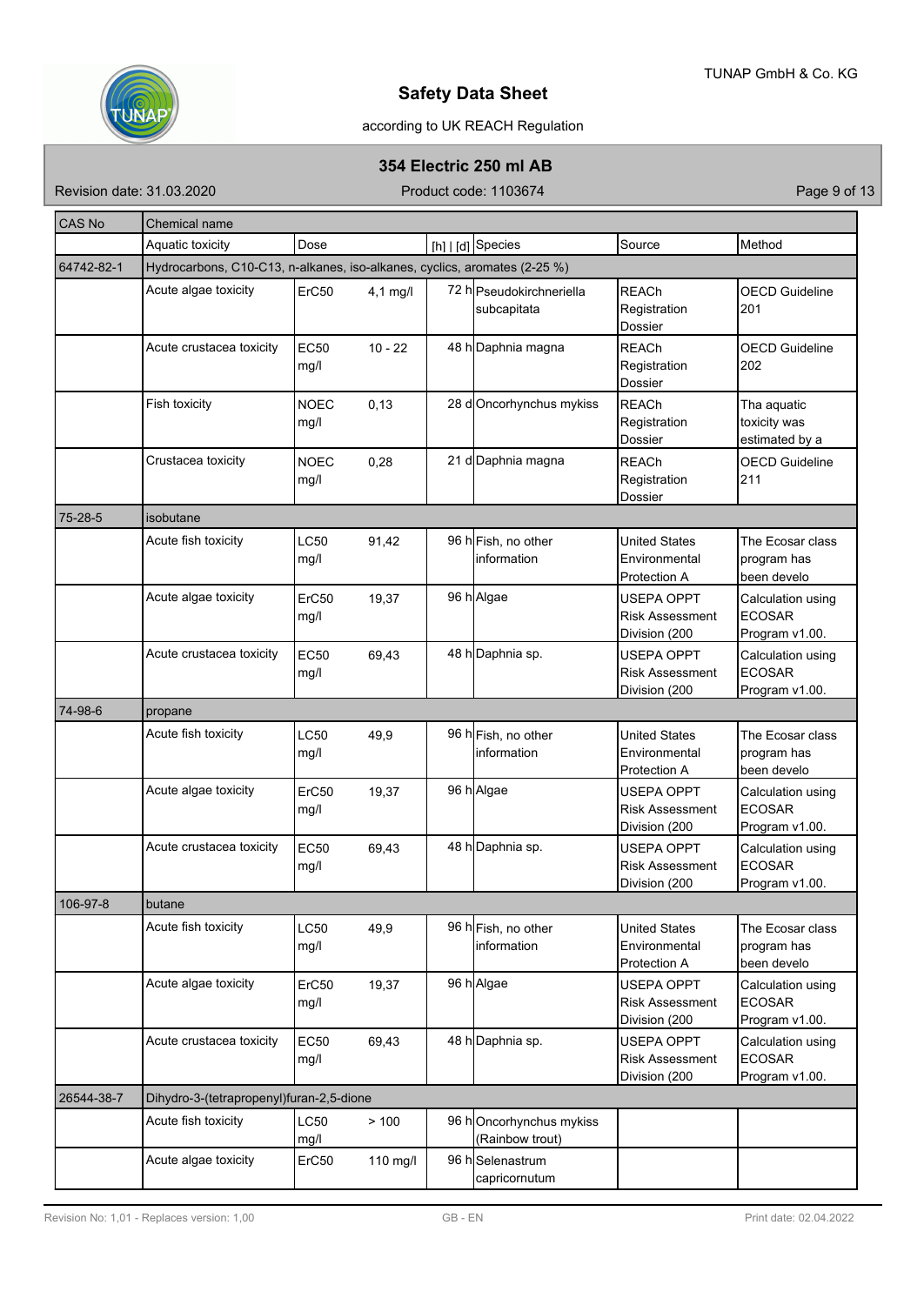

# **354 Electric 250 ml AB**

Revision date: 31.03.2020 **Product code: 1103674** Product code: 1103674

## **12.2. Persistence and degradability**

The product has not been tested.

| <b>CAS No</b> | lChemical name                                                            |              |    |                 |
|---------------|---------------------------------------------------------------------------|--------------|----|-----------------|
|               | Method                                                                    | <b>Value</b> |    | <b>I</b> Source |
|               | <b>IEvaluation</b>                                                        |              |    |                 |
|               |                                                                           |              |    |                 |
| 64742-82-1    | Hydrocarbons, C10-C13, n-alkanes, iso-alkanes, cyclics, aromates (2-25 %) |              |    |                 |
|               | OECD Guideline 301 F                                                      | 177.05%      | 28 |                 |

## **12.3. Bioaccumulative potential**

The product has not been tested.

### **Partition coefficient n-octanol/water**

| <b>CAS No</b> | <b>I</b> Chemical name                                                     | Log Pow   |
|---------------|----------------------------------------------------------------------------|-----------|
| 64742-82-1    | (Hydrocarbons, C10-C13, n-alkanes, iso-alkanes, cyclics, aromates (2-25 %) | 4,2       |
| 75-28-5       | Iisobutane                                                                 | 1,09      |
| 74-98-6       | Ipropane                                                                   | 1,09      |
| 106-97-8      | Ibutane                                                                    | 1,09      |
| 26544-38-7    | Dihydro-3-(tetrapropenyl)furan-2,5-dione                                   | $>= 4.39$ |

## **12.4. Mobility in soil**

The product has not been tested.

## **12.5. Results of PBT and vPvB assessment**

The substances in the mixture do not meet the PBT/vPvB criteria according to UK REACH.

# The product has not been tested.

# **12.6. Endocrine disrupting properties**

This product does not contain a substance that has endocrine disrupting properties with respect to non-target organisms as no components meets the criteria.

**12.7. Other adverse effects**

No information available.

## **Further information**

Do not allow to enter into surface water or drains. Do not allow to enter into soil/subsoil.

### **SECTION 13: Disposal considerations**

### **13.1. Waste treatment methods**

### **Disposal recommendations**

Do not allow to enter into surface water or drains. Dispose of waste according to applicable legislation.

### **List of Wastes Code - residues/unused products**

160504 WASTES NOT OTHERWISE SPECIFIED IN THE LIST; gases in pressure containers and discarded chemicals; gases in pressure containers (including halons) containing hazardous substances; hazardous waste

## **List of Wastes Code - used product**

WASTES NOT OTHERWISE SPECIFIED IN THE LIST; gases in pressure containers and discarded chemicals; gases in pressure containers (including halons) containing hazardous substances; hazardous waste 160504

### **List of Wastes Code - contaminated packaging**

WASTE PACKAGING; ABSORBENTS, WIPING CLOTHS, FILTER MATERIALS AND PROTECTIVE CLOTHING NOT OTHERWISE SPECIFIED; packaging (including separately collected municipal packaging waste); metallic packaging 150104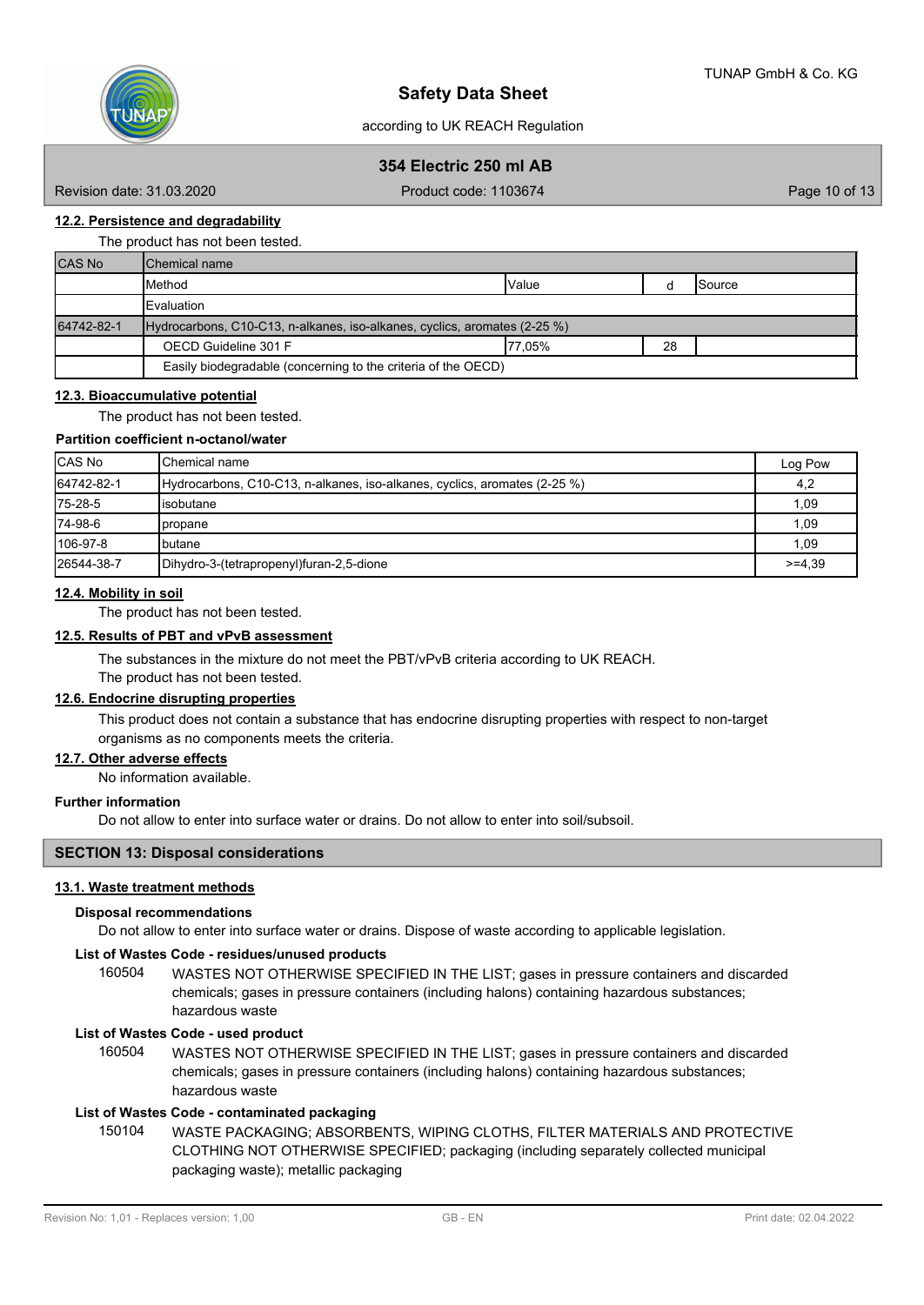

# **354 Electric 250 ml AB**

Revision date: 31.03.2020 **Product code: 1103674** Product code: 1103674

# **SECTION 14: Transport information**

| Land transport (ADR/RID)               |                                  |  |
|----------------------------------------|----------------------------------|--|
| 14.1. UN number or ID number:          | <b>UN 1950</b>                   |  |
| 14.2. UN proper shipping name:         | <b>AEROSOLS</b>                  |  |
| 14.3. Transport hazard class(es):      | 2                                |  |
| 14.4. Packing group:                   |                                  |  |
| Hazard label:                          | 2.1                              |  |
| Classification code:                   | 5F                               |  |
| <b>Special Provisions:</b>             | 190 327 344 625                  |  |
| Limited quantity:                      | 1 <sub>L</sub>                   |  |
| Excepted quantity:                     | E <sub>0</sub>                   |  |
| Transport category:                    | 2                                |  |
| Tunnel restriction code:               | D                                |  |
| Inland waterways transport (ADN)       |                                  |  |
| 14.1. UN number or ID number:          | <b>UN 1950</b>                   |  |
| 14.2. UN proper shipping name:         | <b>AEROSOLS</b>                  |  |
| 14.3. Transport hazard class(es):      | 2                                |  |
| 14.4. Packing group:                   |                                  |  |
| Hazard label:                          | 2.1                              |  |
| Classification code:                   | 5F                               |  |
| <b>Special Provisions:</b>             | 190 327 344 625                  |  |
| Limited quantity:                      | 1 <sub>L</sub>                   |  |
| Excepted quantity:                     | E0                               |  |
| <b>Marine transport (IMDG)</b>         |                                  |  |
| 14.1. UN number or ID number:          | <b>UN 1950</b>                   |  |
| 14.2. UN proper shipping name:         | <b>AEROSOLS</b>                  |  |
| 14.3. Transport hazard class(es):      | 2.1                              |  |
| 14.4. Packing group:                   |                                  |  |
| Hazard label:                          | 2.1                              |  |
| Marine pollutant:                      | no                               |  |
| <b>Special Provisions:</b>             | 63, 190, 277, 327, 344, 381, 959 |  |
| Limited quantity:                      | 1000 mL                          |  |
| Excepted quantity:                     | E0                               |  |
| FmS:                                   | F-D, S-U                         |  |
| Air transport (ICAO-TI/IATA-DGR)       |                                  |  |
| 14.1. UN number or ID number:          | <b>UN 1950</b>                   |  |
| 14.2. UN proper shipping name:         | AEROSOLS, flammable              |  |
| 14.3. Transport hazard class(es):      | 2.1                              |  |
| 14.4. Packing group:                   |                                  |  |
| Hazard label:                          | 2.1                              |  |
| <b>Special Provisions:</b>             | A145 A167 A802                   |  |
| Limited quantity Passenger:            | 30 kg G                          |  |
| Passenger LQ:                          | Y203                             |  |
| Excepted quantity:                     | E0                               |  |
| IATA-packing instructions - Passenger: | 203                              |  |
| IATA-max. quantity - Passenger:        | 75 kg                            |  |
| IATA-packing instructions - Cargo:     | 203                              |  |
| IATA-max. quantity - Cargo:            | 150 kg                           |  |
| 14.5. Environmental hazards            |                                  |  |
| <b>ENVIRONMENTALLY HAZARDOUS:</b>      | No                               |  |
|                                        |                                  |  |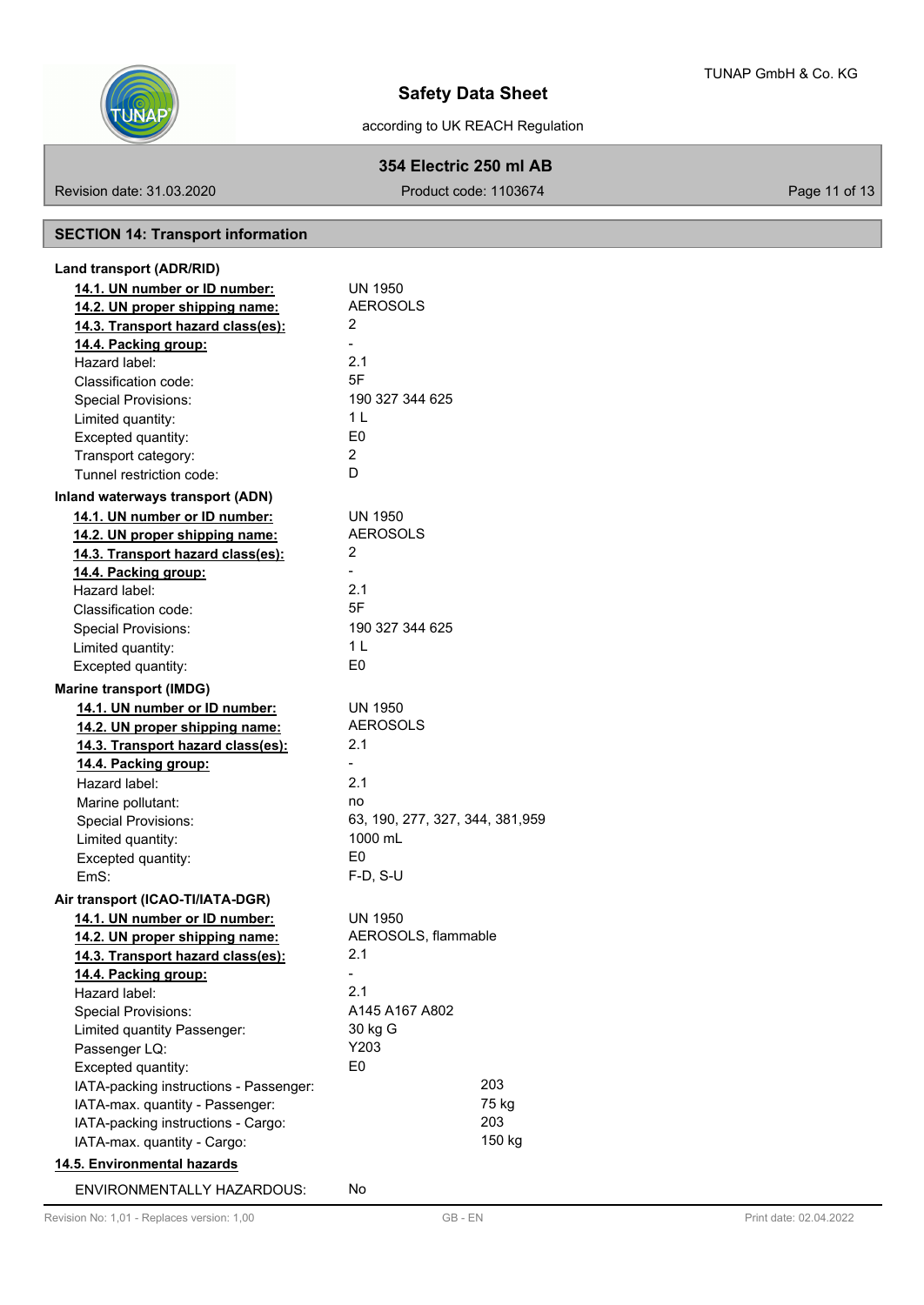

# **354 Electric 250 ml AB**

Revision date: 31.03.2020 **Product code: 1103674** Product code: 1103674

# **14.6. Special precautions for user**

Warning: Flammable gases.

**14.7. Maritime transport in bulk according to IMO instruments**

not applicable

## **SECTION 15: Regulatory information**

### **15.1. Safety, health and environmental regulations/legislation specific for the substance or mixture**

# **EU regulatory information**

| Restrictions on use (REACH, annex XVII):<br>Entry 3, Entry 28, Entry 40, Entry 75                   |                                                                                                                       |
|-----------------------------------------------------------------------------------------------------|-----------------------------------------------------------------------------------------------------------------------|
| 2010/75/EU (VOC):                                                                                   | No information available.                                                                                             |
| 2004/42/EC (VOC):                                                                                   | No information available.                                                                                             |
| Information according to 2012/18/EU<br>(SEVESO III):                                                | P3a FLAMMABLE AEROSOLS                                                                                                |
| <b>Additional information</b>                                                                       |                                                                                                                       |
| Safety Data Sheet according to Regulation (EC) No. 1907/2006 (REACH)<br>Aerosol Directive (75/324/) |                                                                                                                       |
| National regulatory information                                                                     |                                                                                                                       |
| Employment restrictions:                                                                            | Observe restrictions to employment for juveniles according to the 'juvenile<br>work protection guideline' (94/33/EC). |
| Water hazard class (D):                                                                             | 2 - obviously hazardous to water                                                                                      |
| Skin resorption/Sensitization:                                                                      | Causes allergic hypersensitivity reactions.                                                                           |

## **SECTION 16: Other information**

#### **Changes**

This data sheet contains changes from the previous version in section(s): 2,3,7,8,9,10,13,14,16.

## **Abbreviations and acronyms**

ADR: Accord européen sur le transport des marchandises dangereuses par Route (European Agreement concerning the International Carriage of Dangerous Goods by Road) RID: Règlement international concernant le transport des marchandises dangereuses par chemin de fer (Regulations Concerning the International Transport of Dangerous Goods by Rail) IATA: International Air Transport Association IMDG: International Maritime Code for Dangerous Goods GHS: Globally Harmonized System of Classification and Labelling of Chemicals EINECS: European Inventory of Existing Commercial Chemical Substances ELINCS: European List of Notified Chemical Substances CAS: Chemical Abstracts Service (division of the American Chemical Society) DNEL/DMEL: Derived No Effect Level / Derived Minimal Effect Level WEL (UK): Workplace Exposure Limits TWA (EC): Time-Weighted Average ATE: Acute Toxicity Estimate STEL (EC) Short Term Exposure Limit LC50: Lethal Concentration EC50: half maximal Effective Concentration ErC50: means EC50 in terms of reduction of growth rate